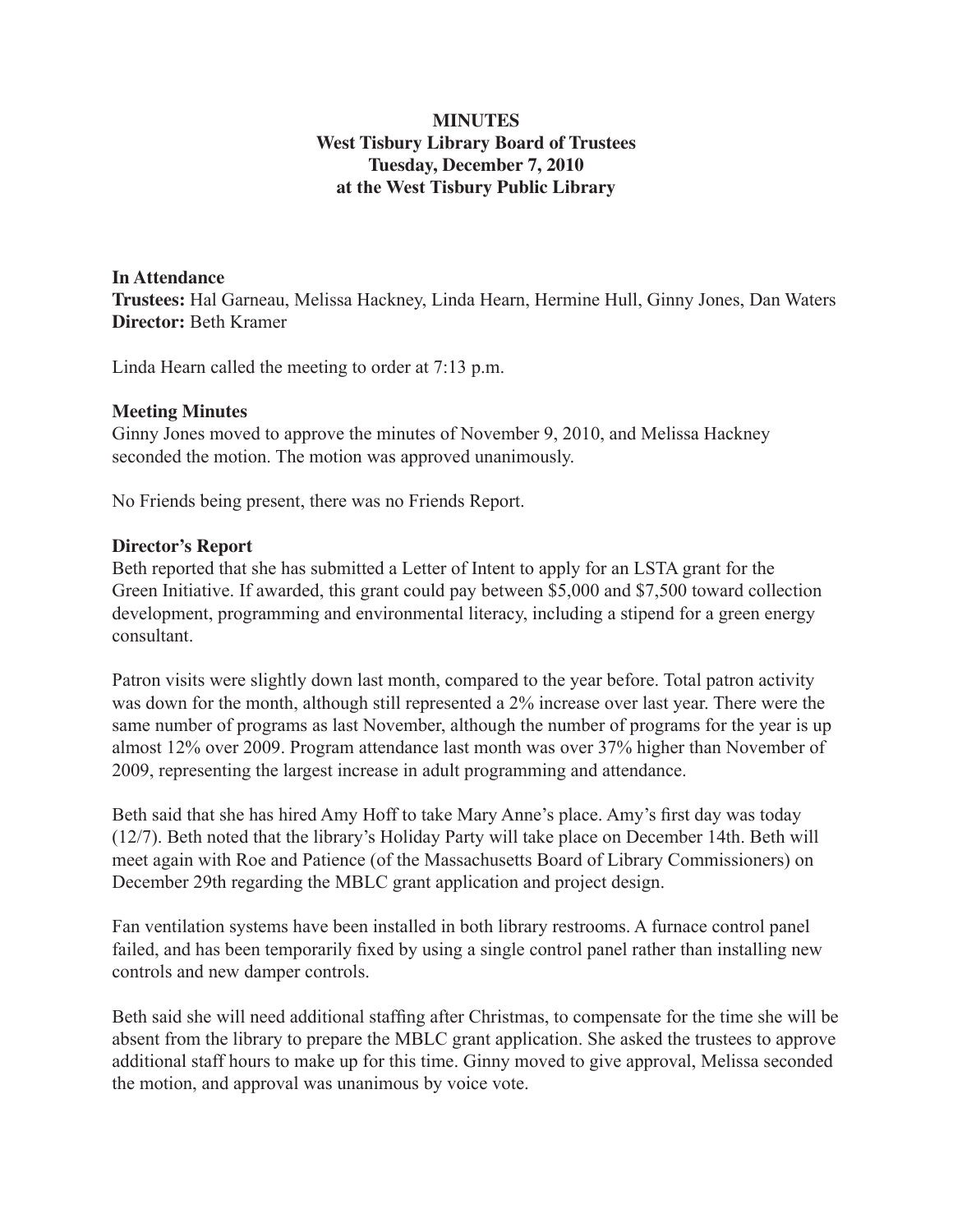#### **Committee Reports**

Linda reported that the new well has been installed on the Maley property, that the 24-hour well test has been performed, and that the water is being tested. Health Agent John Powers is writing a proposal to bring the water to the Howes House. The library will pay for bringing the line from the well to the property line; the town will pay the remainder. Linda also reported that the Building Committee had held its latest forum on December 6, and that there had been numerous comments from the community that were collected and will be taken into account.

Melissa noted that the Foundation has been finalizing party dates and other events for the Year of the Library.

#### **New Business**

Campaign finance law requires new campaign expense disclosure forms to be completed and signed by all elected officials. Linda distributed forms to all the trustees, who signed and returned them to her.

In conjunction with two articles in the 2011 Annual Town Warrant, one of which requires town approval of the library's proposed design for expansion, it will be necessary for the trustees to send copies of preliminary drawings to all voters prior to the Town Meeting for their consideration. Dan Waters said he would design a mailing piece based in part on what Shutesbury presented, and also on the Town Hall building committee's similar mailing.

Ginny reported on a recent joint meeting of the Planning Board, the Zoning Board, the Conservation Commission, the Building Inspector, the Health Agent, and a prospective purchaser of the Field Gallery adjacent to the library. The proposed use of the property was a 250-seat performance center and gallery space.

Beth presented her FY2012 Budget Request. She said that the library really needs a full-time benefited position, but that in deference to the town's hiring and COLA freeze she is proposing a 15-hour non-benefited position. Ginny moved to approve the budget request as presented; Melissa seconded the motion, and the budget was approved by unanimous voice vote.

Hermine Hull distributed a draft of a proposed Exhibition Policy to be discussed at the next monthly trustees meeting.

With no correspondence and no comments from the public, the meeting adjourned at 8:30 p.m.

Respectfully submitted, Dan Waters, Clerk

Attachments: FY2012 Budget Request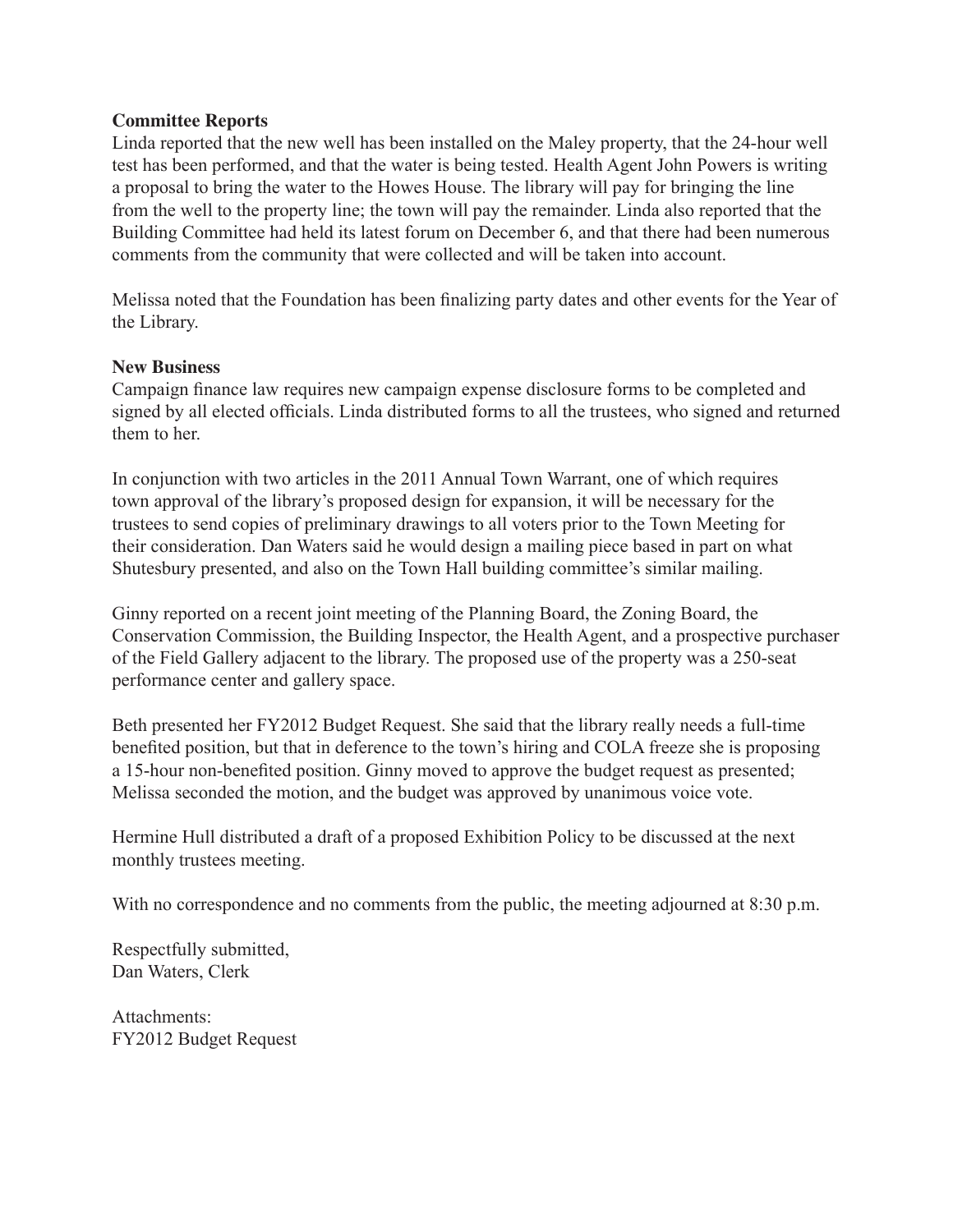# **Town of West Tisbury FY 2012 Budget Request Submission**

| Submitted by (Department/Committee):                   | West Tisbury Free Public Library |
|--------------------------------------------------------|----------------------------------|
| Name of Person Submitting                              | <b>Beth Kramer</b>               |
| Date Approved by Department/Committee December 7, 2010 |                                  |

#### **Departmental Revenue**:

If your department/committee collects revenue, please detail below the types of revenues received during the year and list the amounts on the budget spreadsheet.

- Miscellaneous Department receipts
- Receipts from passports
- Fines
- Gifts and interest
- County dog tax fund
- State Aid to Libraries

### **Special Project or Grant Revenue**:

If your department/committee receives funds (as from a grant) designated for a particular purpose outside the General Fund, please describe below and list amounts on budget spreadsheet.

- MBLC construction grant (anticipated)
- MVCC grant
- Friends' donation
- Individual donations
- LSTA grant

### **Narrative:**

Please give a brief narrative explaining any significant changes to your department/committee expected to occur in FY 2012 and the budgetary impact of them. Also describe any major accomplishments or services that may have or will occur for your department/committee.

The West Tisbury Free Public Library plans to renovate and expand its facility to meet the mounting needs of our growing community. The current library building, which opened in 1993, is 5,640 square feet. The Library would be renovated and enlarged by an estimated 7,360 square feet, yielding a total of approximately 13,000 square feet.

The Library will submit an application to the Massachusetts Board of Library Commissioners by January, 2012. It is expected that this grant will pay for approximately 50% of project costs. We will learn of the MBLC's decision in July of 2011. The West Tisbury Library Foundation was incorporated in 2010 with the goal of raising one quarter of the project costs from private donations. The Library will present two warrant articles at ATM 2011, to accept and expend state grants and to ask the town to approve the design, contingent on the receipt of the grant and donation of private funds. At ATM 2012, the Library will ask for funding of the project.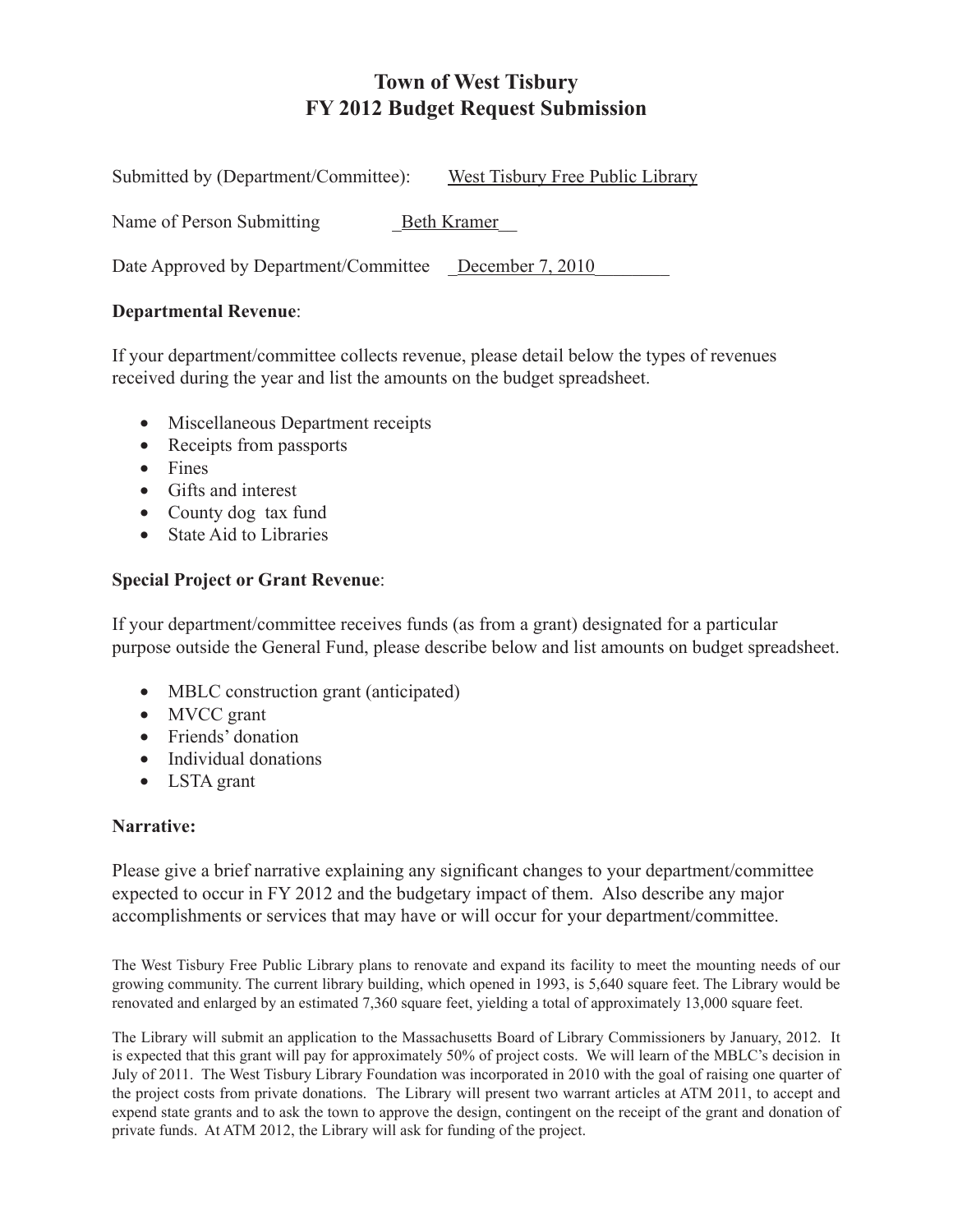#### Town of West Tisbury FY 2012 Budget Request Worksheet

**Due by December 15, 2010**

#### **Library - 610**

#### **Revenue**

|                                    |                    | FY 2009 | FY 2010 | FY 2011  | <b>FV 2012</b>  |
|------------------------------------|--------------------|---------|---------|----------|-----------------|
| Source/Description of Revenue      | Fund               | Actual  | Actual  | Estimate | <b>Estimate</b> |
| Miscellaneous Department Receipts  | General            | 4.708   | 4.807   | 10.000   | 0.000.001       |
| Receipts from passports            | General)           | 4.521   | 3.348   | 5.000    | 5.000.00        |
| Fines                              | General)           | -543    | 2.644   | 4.500    | .000.00         |
| IGifts and Interest                | Trust              | -371    | 25.902  | 7.500    | 50,500.00       |
| Martin Fund (Interst-Exnendable)   | Trust              |         |         |          | 3.00            |
| Hancock Fund (Interest-Expendable) | Trust              | 265     | 99      | .750     | .750.00         |
| State Aid to Libraries             | Special/Restricted | 7.218   | 7.487   | 10.500   | .500.00         |
| County Dog Funds                   | Special/Restricted | 2.624   |         | 2.000    |                 |
| <b>STA</b> Grants                  | Special/Restricted |         | 2.500   | 10.000   | .500.00         |
| lCox Grant                         | Special/Restricted |         | 6.000   |          | 0.00            |
| <b>MVCC</b> Grant                  | Special/Restricted |         | .000.   | .000     | 800.00          |
| <b>Total Revenue Generated</b>     |                    | 29.254  | 66.362  | 52.253   |                 |

|                                        |                    |                                       |                    | Hours/                             | Weeks/           | Hourly       | FY 2009 | FY 2010 | FY 2011 | <b>FY 2012</b> |
|----------------------------------------|--------------------|---------------------------------------|--------------------|------------------------------------|------------------|--------------|---------|---------|---------|----------------|
|                                        |                    | Grade                                 | Step               | Week                               | Year             | Rate*        | Actual  | Actual  | Budget  | Request        |
| Librarian (BK)                         | Wages              |                                       | 4                  | 40 <sup>3</sup>                    | 1.8              | 32.40        |         |         | 67,528  | 2.332.80       |
|                                        | Wages              |                                       | 5                  | 40 <sup>3</sup>                    | 50.4             | 34.02        |         |         |         | 68,584.32      |
|                                        |                    |                                       |                    |                                    |                  |              |         |         |         |                |
| Assistant Librarian - Children (ND)    | Wages              | ΪÏ                                    | $\overline{8}$     | 30 <sup>1</sup>                    |                  | $52.2$ 33.27 |         |         | 50,057  | 52,100.82      |
|                                        | Longevity $(a)$ 1% |                                       |                    |                                    |                  |              |         |         |         | 521.01         |
|                                        |                    |                                       |                    |                                    |                  |              |         |         |         |                |
| Assistant Librarian - Young Adult (CM) | Wages              | H                                     | 3                  | 30 <sub>1</sub>                    | 8.8 <sup>1</sup> | 26.07        |         |         | 39,239  | 6,882.48       |
|                                        | Wages              | $\overline{H}$                        | $\overline{4}$     | 30 <sup>3</sup>                    | 43.4             | 27.37        |         |         |         | 35,635.74      |
| Head of Circulation (LC)               | Wages              | $\mathbf F$                           | $\overline{2}$     | 30 <sup>3</sup>                    | 13.2             | 21.68        |         |         | 33,915  | 8.585.28       |
|                                        | Wages              | Ŧ                                     | $\overline{3}$     | $\overline{30}$                    |                  | $39.0$ 22.76 |         |         |         | 26,629.20      |
|                                        |                    |                                       |                    |                                    |                  |              |         |         |         |                |
| IT/Refernce (SK)                       | Wages              |                                       |                    |                                    | 48.0             | 19.30        |         |         | 34,609  | 27,792.00      |
|                                        |                    | $\frac{\widetilde{E}}{\widetilde{E}}$ | $\frac{1}{2}$      | $\frac{30}{30}$                    | 4.2              | 20.27        |         |         |         | 2,554.02       |
|                                        |                    |                                       |                    |                                    |                  |              |         |         |         |                |
| Circulation Clerk (MF)                 | Wages              | B                                     | $\overline{4}$     | $\overline{8}$                     | 10.2             | 18.25        |         |         | 11,317  | 1,489.20       |
|                                        | Wages              | $\overline{B}$                        | $\tilde{5}$        | $\overline{8}$                     | 42.0             | 19.16        |         |         |         | 6.437.76       |
|                                        |                    |                                       |                    |                                    |                  |              |         |         |         |                |
| Circulation Clerk (MH)                 | Wages              | B                                     | 3                  | 15                                 | 13.2             | 17.38        |         |         | 12,485  | 3,441.24       |
|                                        | Wages              | $\overline{B}$                        | $\frac{5}{4}$      | 15                                 | 39.0             | 18.25        |         |         |         | 10,676.25      |
|                                        |                    |                                       |                    |                                    |                  |              |         |         |         |                |
| Circulation Clerk (MM)                 | Wages              | $\overline{B}$                        | $\overline{2}$     | 15 <sub>1</sub>                    | 19.2             | 16.55        |         |         | 12,795  |                |
|                                        | Wages              | $\overline{B}$                        | $\overline{3}$     | $\overline{15}$                    |                  | 33.0 17.38   |         |         |         |                |
|                                        |                    |                                       |                    |                                    |                  |              |         |         |         |                |
| Circulation Clerk (AH)                 | Wages              | $\mathbf{B}$<br>$\overline{B}$        | 1<br>$\frac{1}{2}$ | 15 <sup>3</sup><br>$\overline{15}$ | 26.1             | 15.76        |         |         |         | 6,170.04       |
|                                        | Wages              |                                       |                    |                                    | 26.1             | 16.55        |         |         |         | 6,479.33       |
| Circulation Clerk (XX)                 |                    | $\overline{B}$                        | $\mathbf{1}$       | $\overline{15}$                    | 52.2             | 15.76        |         |         |         | 12,340.08      |
|                                        | Wages              |                                       |                    |                                    |                  |              |         |         |         |                |
| Circulation Clerk (JT)                 | Wages              | B                                     | $\overline{2}$     | 15 <sup>3</sup>                    | 45.8             | 16.55        |         |         |         | 11,369.85      |
|                                        | Wages              | B                                     | 3                  | 15 <sup>3</sup>                    | 6.4              | 17.38        |         |         |         | 1,668.48       |
|                                        |                    |                                       |                    |                                    |                  |              |         |         |         |                |
| Summer Shelver/Page                    | Wages              | <b>SA</b>                             | $\overline{2}$     | 12.5                               | 10.0             | 11.03        |         |         | 1,313   | 1,378.75       |
| Summer Shelver                         | Wages              | $\overline{B}$                        | $\mathbf{1}$       | 12.5                               | 10.0             | 15.76        |         |         | 1.970   | 1,970.00       |
| Vacation Coverage                      | Wages              |                                       |                    |                                    | 320 /year        | 24.00        |         |         | 7,200   | 7,680.00       |
|                                        |                    |                                       |                    |                                    |                  |              |         |         |         |                |
| <b>Total Personal Services</b>         |                    |                                       |                    |                                    |                  |              |         |         |         | 302,718.65     |
|                                        |                    |                                       |                    |                                    |                  |              | 239,026 | 250,078 | 272,427 |                |
| Percent Change                         |                    |                                       |                    |                                    |                  |              |         |         |         | 11.1%          |

**Personal Services**

\*0.0% preliminary wage scale adjustment

|                                              |      | <b>Expenses</b> |         |         |                 |           |
|----------------------------------------------|------|-----------------|---------|---------|-----------------|-----------|
|                                              |      |                 | FY 2009 | FY 2010 | FY 201          | FY 2012   |
|                                              |      |                 | Actual  | Actual  | <b>Budget</b>   | Request   |
| <b>Energy Services-Electricty</b>            | 5212 |                 | 5.841   | 6.133   | 6.000           | 6.500.00  |
| Energy Services-Heating Oil                  | 5214 |                 |         |         |                 |           |
| Energy Services-Propane Gas                  | 5216 |                 | 1.857   | 1.791   | 3,000           | 2,000.00  |
| Repairs & Maintenance Services               | 5240 |                 | 11.237  | 14.274  | 20,000          | 20,000.00 |
| Rentals & Leases                             | 5270 |                 |         |         | 100             | 100.00    |
| Other Property Services (includes custodial) | 5290 |                 | 10.663  | 8.605   | 13,500          | 13.000.00 |
| Professional & Technical (Services)          | 5300 |                 | 30      | 150     | 500             | 500.00    |
| Professional & Technical (training/seminars) | 5302 |                 |         | .420    | .000            | 1.000.00  |
| Communication-Postage/Shipping               | 5342 |                 | 1.188   | .619    | 3.000           | 3,000.00  |
| Communication-Telephone/Internet             | 5344 |                 | 943     | 1.143   | .300            | 1,200.00  |
| Communication-Notices/Ads                    | 5346 |                 | 350     | 2.765   | 10 <sup>c</sup> | 500.00    |
| Communication-Publications/TV                | 5348 |                 | 146     |         |                 |           |
| Other Purchased Services                     | 5380 |                 | 425     | 30      | .000            | 500.00    |
| <b>Office Supplies</b>                       | 5420 |                 | 6.793:  | 3.958   | 7.000           | 6,000.00  |
| Building & Equipment Supplies                | 5430 |                 | 2.725   | 522     | 4.000           | 2,000.00  |